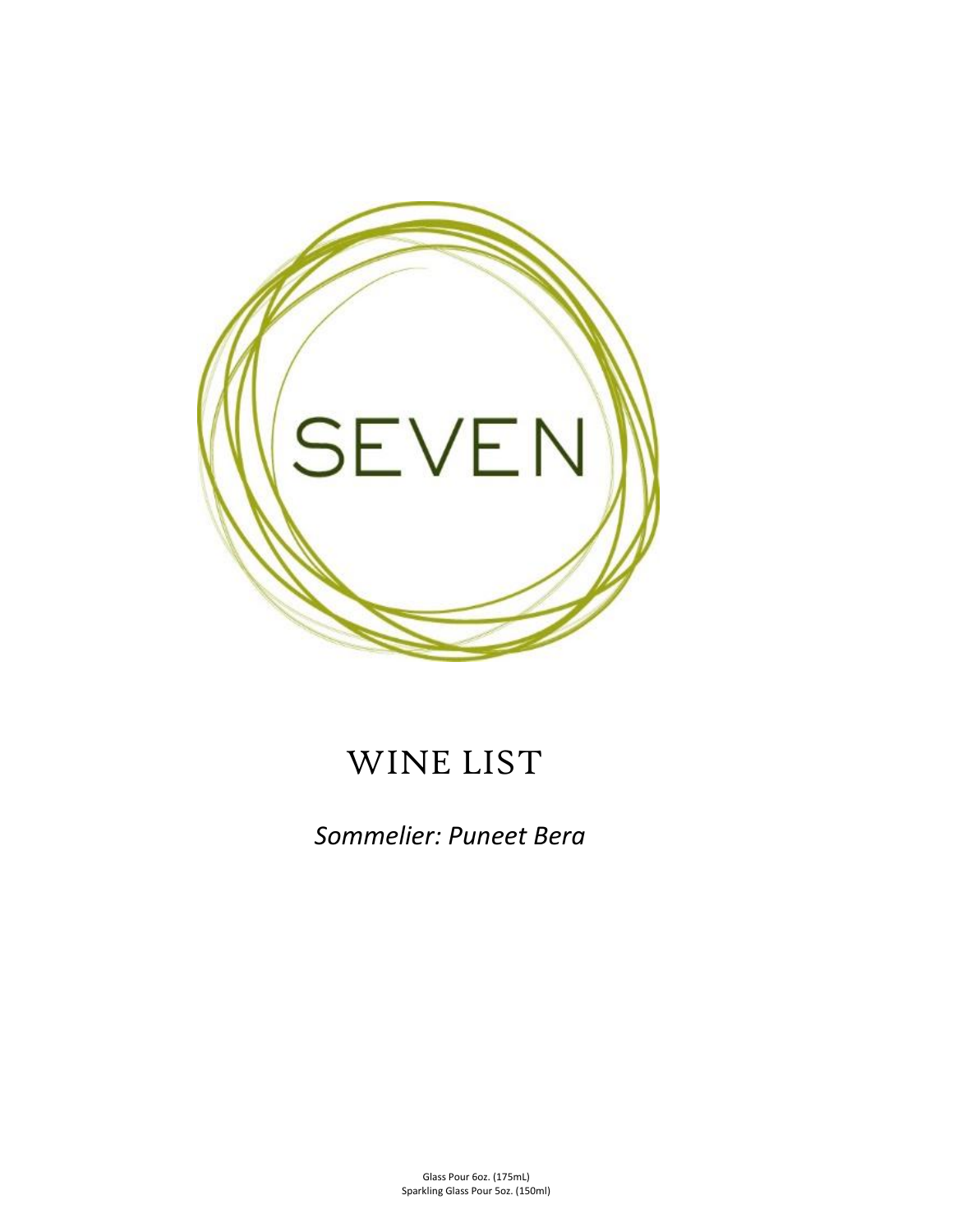## SPARKLING WINE BY THE GLASS

|                                |           |     | <b>KYD</b>     | <b>USD</b> |
|--------------------------------|-----------|-----|----------------|------------|
| Moët et Chandon, Brut Impérial | Champagne | NV. | 25             | 31.25      |
| Perrier-Jouët, Blason Rose     | Champagne | NV. | 35             | 43.75      |
| Fantinel, Prosecco             | Italy     | NV. | I <sub>3</sub> | 16.25      |

## WHITE WINE BY THE GLASS

| <b>Pinot Grigio</b>           |                |      |    |       |
|-------------------------------|----------------|------|----|-------|
| Jermann                       | Friuli         | 2019 | 16 | 20    |
|                               |                |      |    |       |
| <b>ALBARIÑO</b>               |                |      |    |       |
| Pazo Señorans                 | Rías Baixas    | 2020 | 20 | 25    |
|                               |                |      |    |       |
| <b>RIESLING</b>               |                |      |    |       |
| Leitz, Dragonstone            | Rheingau       | 2020 | 16 | 20    |
| <b>SAUVIGNON BLANC</b>        |                |      |    |       |
| Cape Landing                  | Margaret River | 2019 | 16 | 20    |
| Craggy Range, Te Muna Road    | Martinborough  | 2021 | 18 | 22.50 |
| Domaine Laporte Le Rochoy     | Sancerre       | 2020 | 20 | 25.00 |
| <b>CHARDONNAY</b>             |                |      |    |       |
| Au Bon Climat                 | Santa Barbara  | 2018 | 18 | 22.50 |
| Cakebread Cellars             | Napa Valley    | 2018 | 32 | 40    |
| * William Fevre, Fourchaume   | Chablis        | 2018 | 36 | 45    |
|                               |                |      |    |       |
| <b>MOSCATO</b>                |                |      |    |       |
| Cascinetta Vietti             | Moscato d'Asti | 2020 | 16 | 20    |
|                               |                |      |    |       |
| <b>ROSÉ WINE BY THE GLASS</b> |                |      |    |       |
|                               |                |      |    |       |

| Château d'Esclans, Whispering Angel | Côtes de Provence | 2020 18       | 22.50 |
|-------------------------------------|-------------------|---------------|-------|
| Gris Blanc                          | Pays D'oc         | 2020 I4 I7.50 |       |